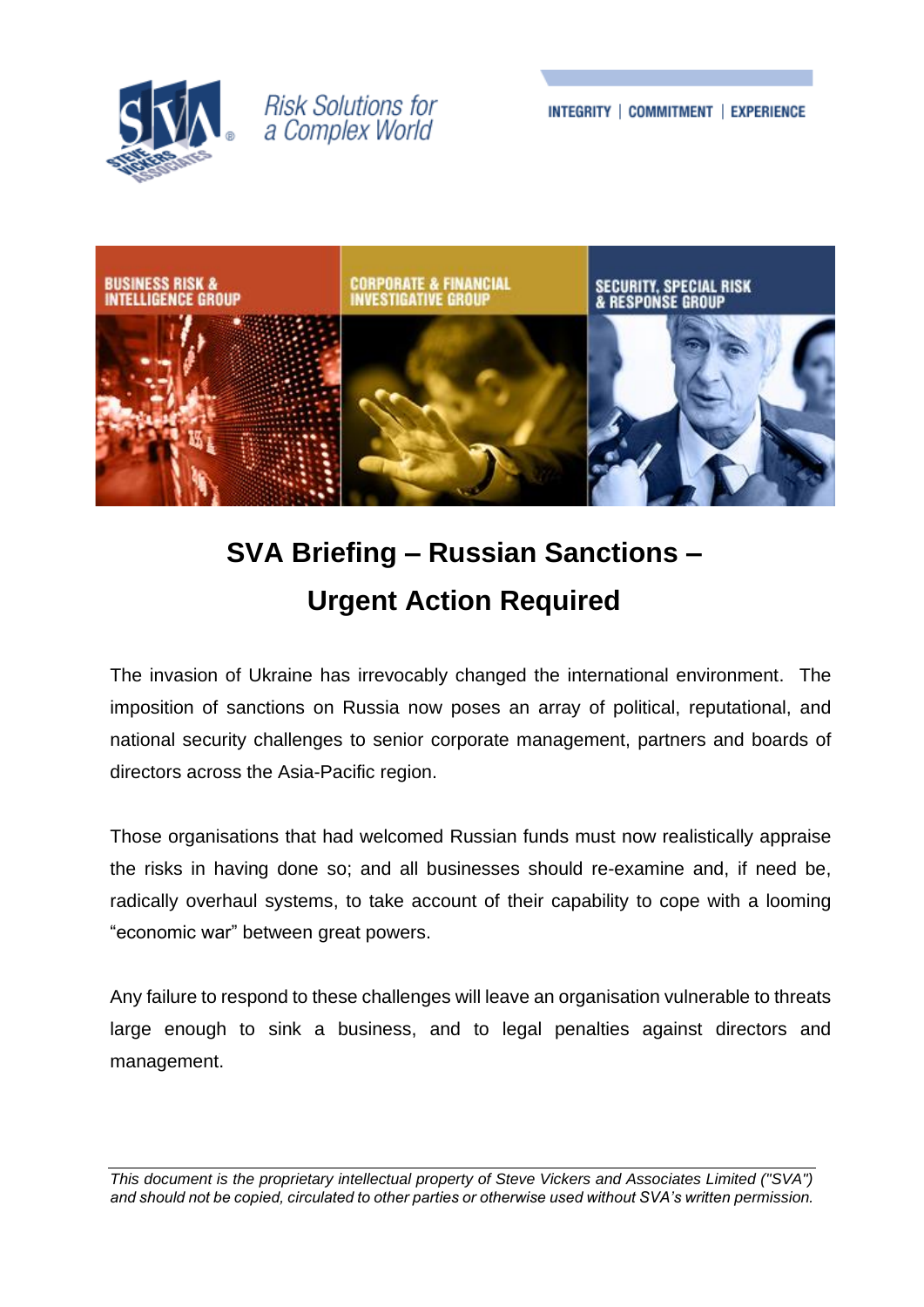

# **Risk Solutions for** a Complex World

Page 2 of 8

#### **The Russian sanctions**

The US, UK, European Union, Japan and many western governments have imposed a range of sanctions in response to the Russian invasion of Ukraine on 24 February 2022 – all aimed at hobbling the Russian economy.

The initial wave of measures was limited, targeting financial institutions and associates of Russian President Vladimir Putin; but the scale is quickly growing, as the military campaign moves forward – more recent steps have targeted the Russian Central Bank, a serious escalation that will be viewed by Russia as a declaration of economic war.

Looking forward, many states may seek to exclude Russian businesses altogether from international payment systems, particularly as civilian deaths rise. Exclusion from the SWIFT payment system would increase the jarring dislocation of these measures, if fully implemented. The emergence of "economic war" between the major powers now seems hard to avoid.

This shift poses a host of reputational, political, legal and national security challenges, with which organisations must wrestle. The upshot is a rise in new, and unpredictable, risks to business, including in the Asia-Pacific region.

#### **The new scenario**

Russian money has flooded into Asia in recent years, especially into wealth management centres such as Singapore, and into rapidly growing economies with ties to the former Soviet Union, such as Vietnam. Financiers had hitherto dealt in those funds with relative ease, and cursory diligence.

*This document is the proprietary intellectual property of Steve Vickers and Associates Limited ("SVA") and should not be copied, circulated to other parties or otherwise used without SVA's written permission.*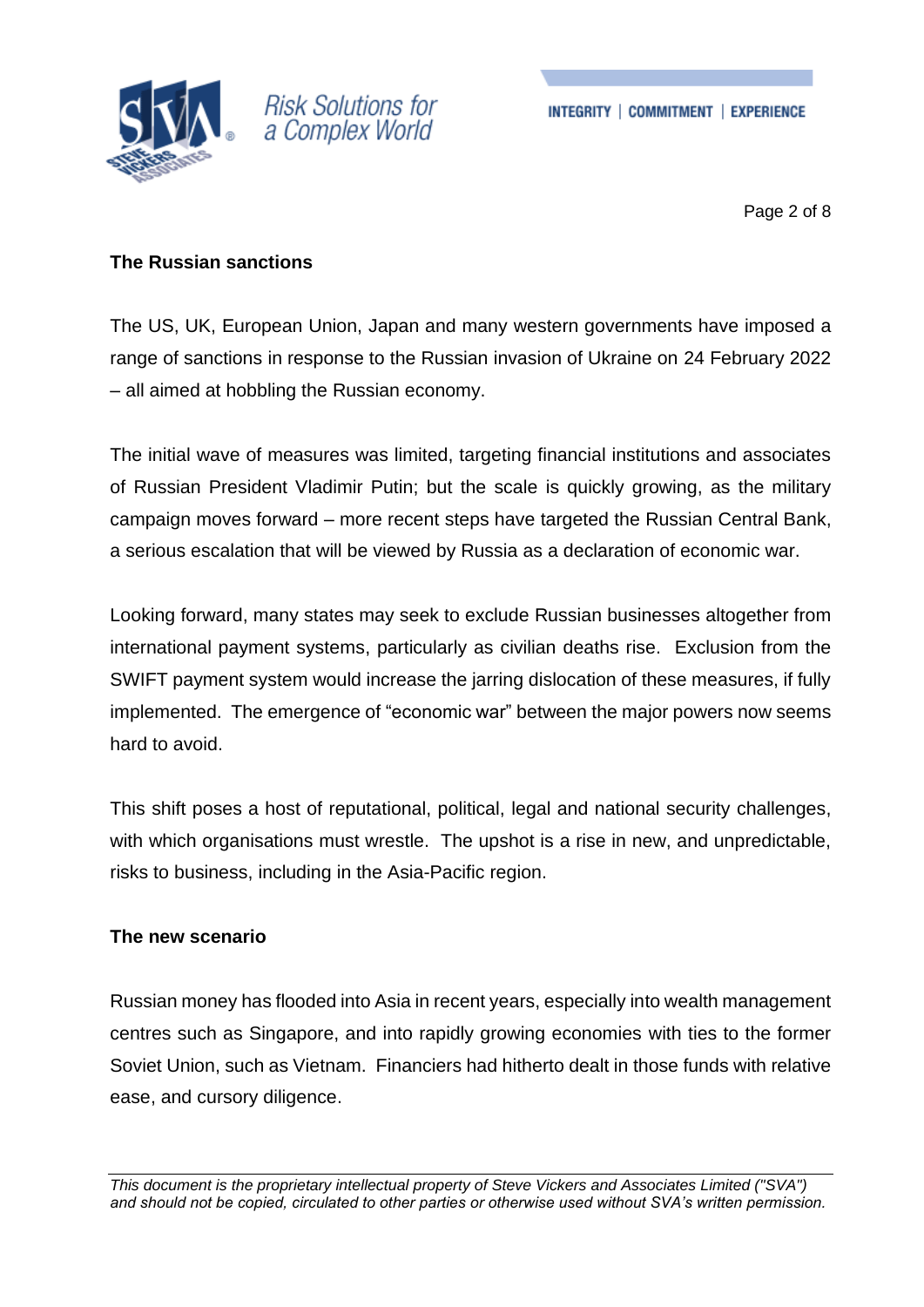



Page 3 of 8

Now, though, companies may find themselves deeply exposed to action by the US and its allies. After all, the risk of identifying a sanctioned individual or entity on the books is real, not least as some financiers have limited familiarity with the former Soviet Union, and because much Russian money arrived hidden behind several layers of offshore companies, or disguised by proxy ownership.

The immediate task, then, is for boards, partners and senior management to re-examine existing clients and partners, so as to determine whether long term associates now pose acute threats. Such reviews should be thorough, and should take account of mechanisms that disguise ownership. This task is important; should enforcement agencies identify evidence of any "wilful blindness", the punishment will be harsh. SVA is well placed and experienced in such matters and can advise organisations or provide "hands-on", independent reviews as necessary.

Businesses must also ensure that the reappraisal process is, at the least, in the hands of the general counsel, or of another senior and "neutral" party, rather than a local team disinclined to take responsibility – or, worse, desirous to maintain the relationship for the wrong reasons. Most importantly, management must act quickly on any red flags identified.

Finally, careful consideration should be given as to how best to sever relationships. Such actions should be carried out with sensitivity, and with the appropriate defensive measures. Otherwise, the threat (for larger accounts) is of an angry response, perhaps to include a state sponsored cyber-attack on behalf of a disgruntled state-owned enterprise, or, in extreme circumstances, even violence against personnel.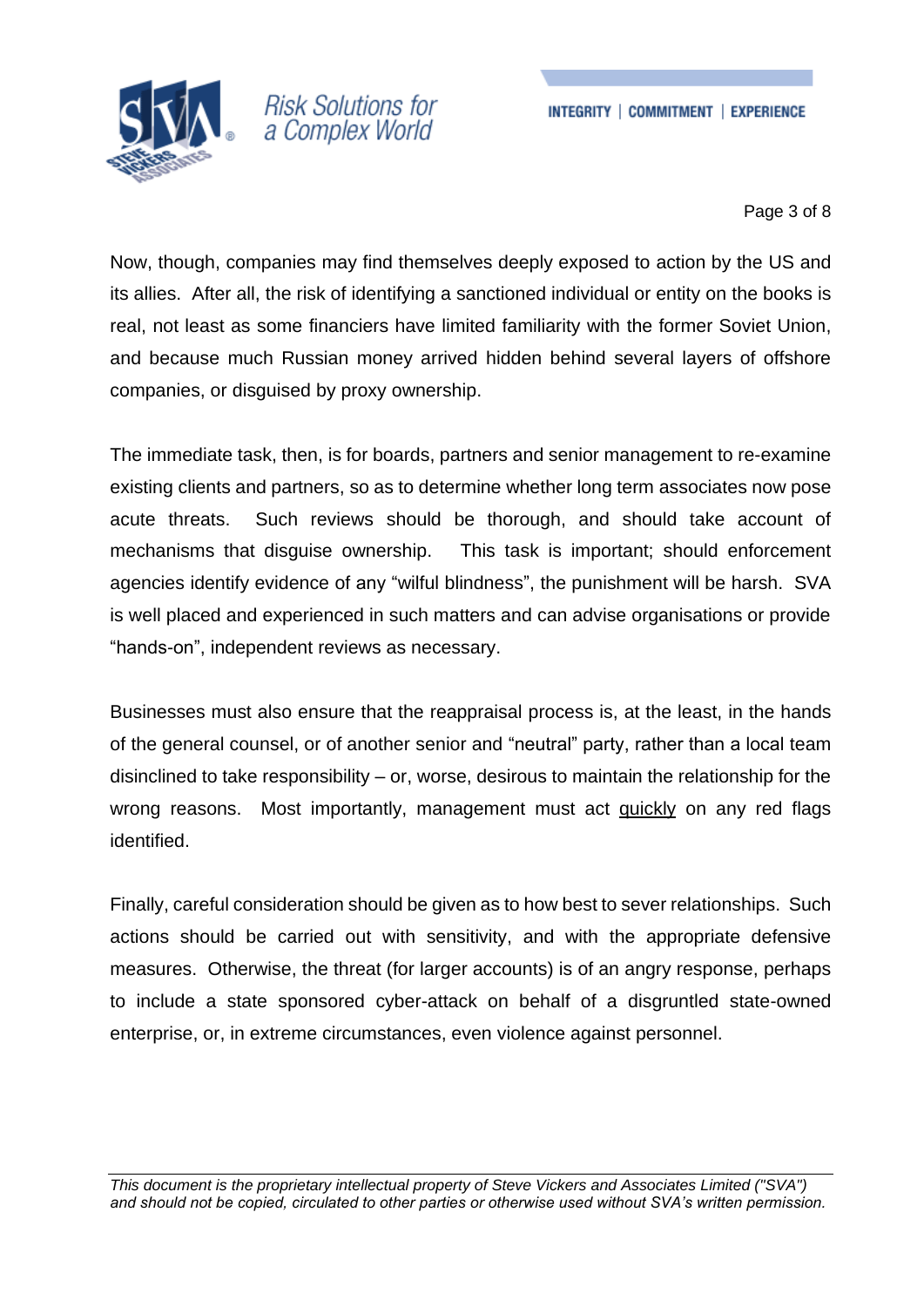



Page 4 of 8

SVA can design and implement requisite security plans, and assist boards in drawing up a strategic framework that constrains exposure to the risks posed by these political sensitivities.

#### **Take immediate steps to protect your organisation**

Looking ahead, businesses will also need to re-examine, and in some cases overhaul, their compliance regimes as a whole.

The current "list-based" compliance systems, currently run by relatively junior employees in most companies, is a product of less perilous times, constructed to tackle small groups of terrorists, drug dealers or smugglers of weapons technology, in the "war against terrorism".

Now, though, companies must deal with much larger-scale scale efforts to oust a major economy from the international financial system; and some enterprises' existing compliance mechanisms could easily buckle under the pressure. Moreover, staff with responsibility for compliance may also be insufficiently experienced to take the appropriate decisions.

In this context, companies will need to bolster resources dedicated to investigative due diligence and compliance type mechanisms, train teams to recognise the new threats, and root out any inclination simply to run names against a general list. Companies should put in place clear, and, if necessary, expedited, measures to escalate potential threats to senior management. Most importantly, boards and senior executives must heed and act on such concerns.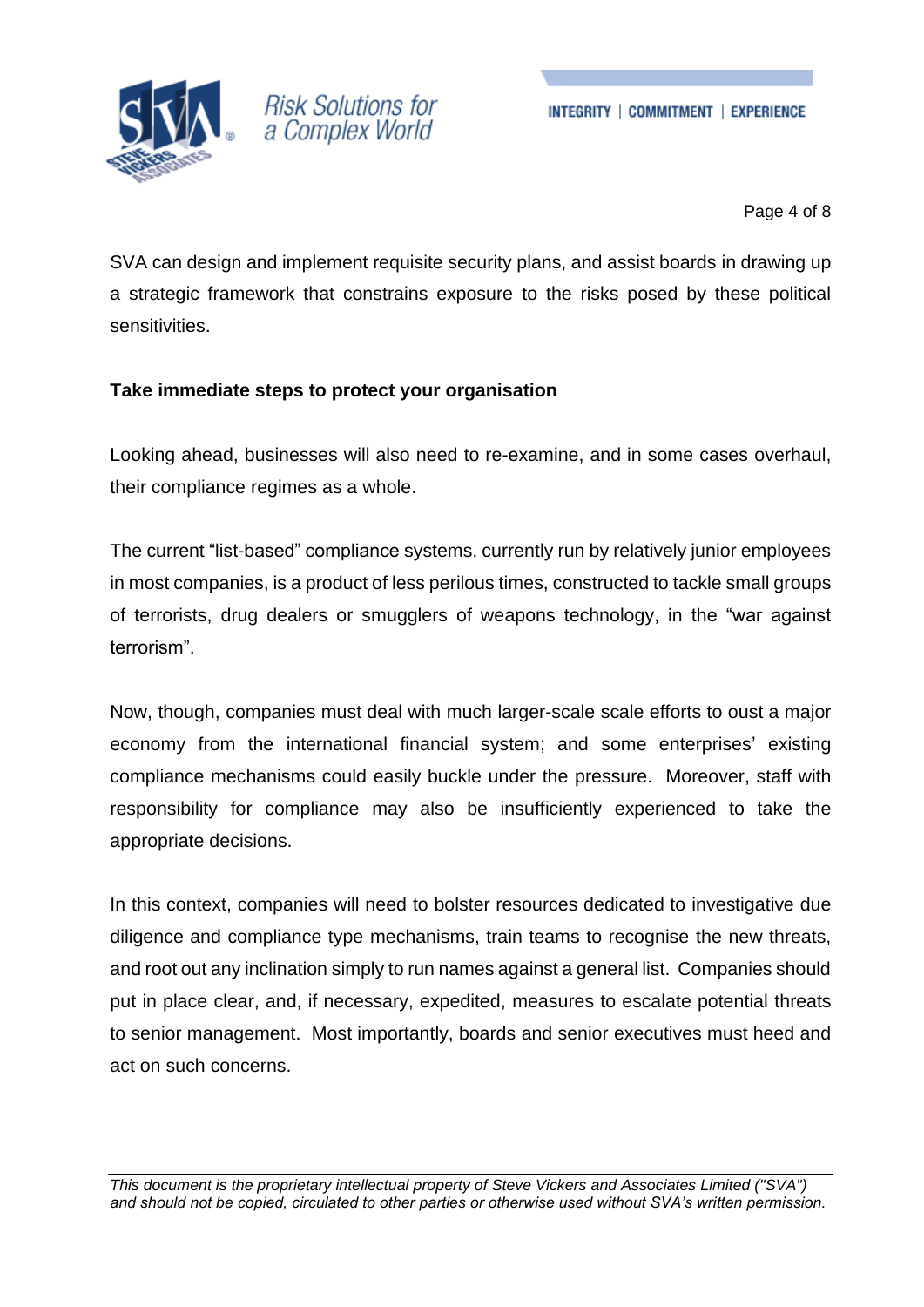



Page 5 of 8

Complacency is, quite simply, not an option. The intensity of feeling about the invasion may mean that US and other allied supervisory organs will choose to target Russian funds in an especially aggressive way.

Some agencies may even mete out exemplary punishment to companies, law firms and others, and seek to inflict public shame on "facilitators". Such actions could threaten the integrity of a business.

#### **SVA Recommend the following Steps:**

Companies must recognise that the invasion of Ukraine has changed the geopolitical framework irrevocably, posing major new threats to business – no matter how far away.

The most immediate manifestation of this change is in the sanctions imposed on Russian entities – but businesses must assume that new, and unpredictable, threats will emerge, as the *de facto* "economic war" between major states takes shape.

Companies should respond nimbly to this growing threat, by taking key steps such as:

• **Re-examining existing clients and partnerships**. The shift in circumstances means that decisions taken in recent years, while beneficial at the time, may now represent a major liability. Moreover, the structure of dealings may mean that debt liability is not immediate apparent. A thoroughgoing assessment of clients is essential in this context. Using an independent agency, like SVA, can provide a significant level of comfort, and reassure external bodies that the organisation is taking matters seriously.

*This document is the proprietary intellectual property of Steve Vickers and Associates Limited ("SVA") and should not be copied, circulated to other parties or otherwise used without SVA's written permission.*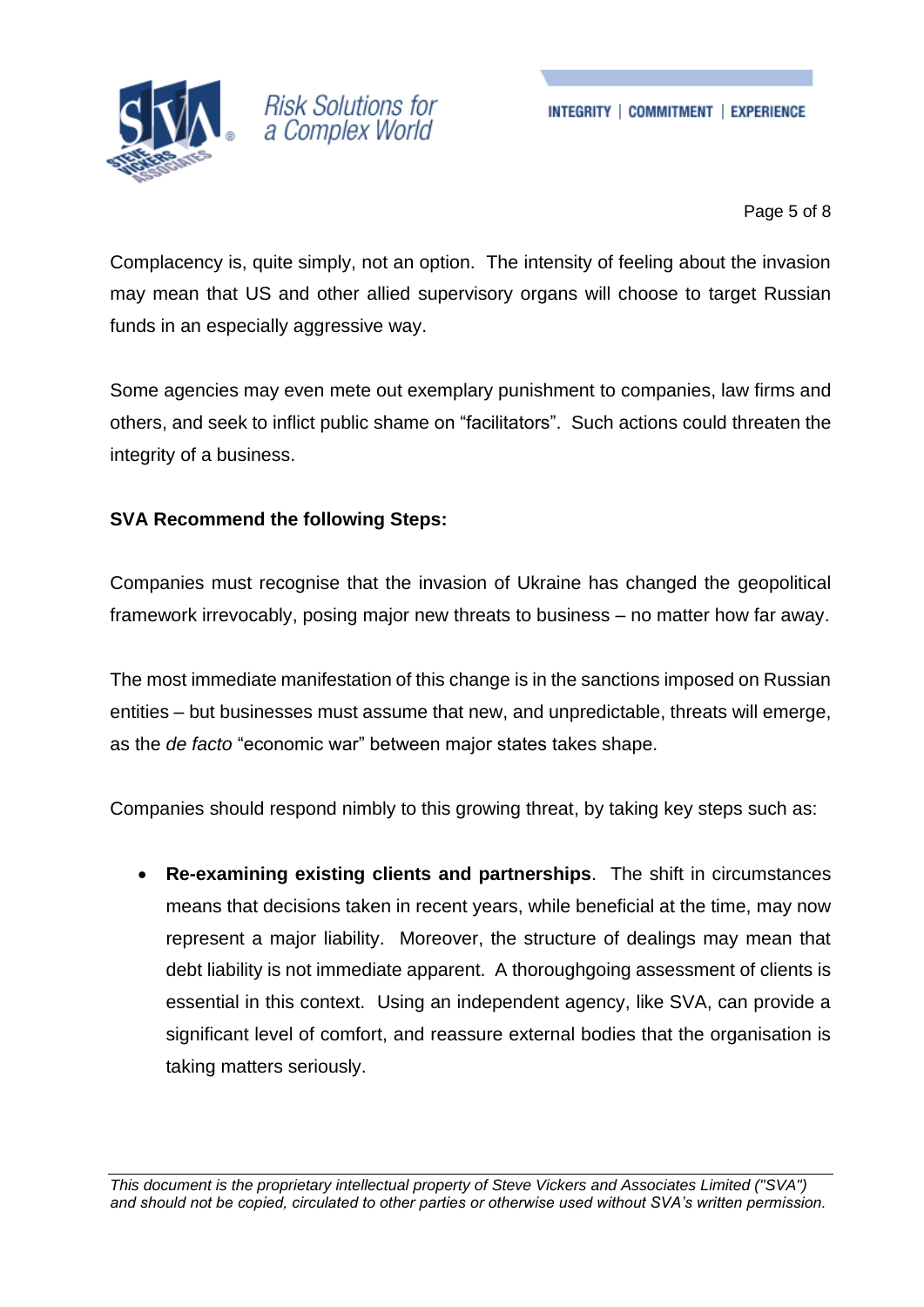

Page 6 of 8

- **Strengthening customer diligence mechanisms.** A reliance on checks of basic databases or documents – "ticking the box" – will not suffice. Better to undertake thoroughgoing investigations, which make use of live source reporting, so as to ensure a full understanding and to expose potential dangers. SVA can help here. Companies must act decisively on the discovery of red flags.
- **Broadening the remit of due diligence.** Assessments should cover not just legal and accounting matters, but also risks linked to management, customers, suppliers, and other counterparties, as well as political liabilities. Hiding behind advice from a London based law-firm will not suffice.
- **Being mindful of disguised ownerships.** The use of proxies, front companies, or trusts to disguise ownership is widespread across Asia, and in Russian funds. Compliance departments may have previously been allowed to take documents at face value; they can no longer afford to do so – not least as the Russian authorities have sought of late to hinder the delivery of information. SVA has much experience of investigating many such cases, and can provide guidance to concerned organisations as these problems arise.
- **Ensuring teams can cover multiple languages and/or jurisdictions, and understand the cultural milieu**. Reliance on translated information provided by an interested party or local team, let alone Google translate, is a gamble, particularly when local teams have a stake in the business continuing, and may be sympathetic to Russian interests.
- **Increasing the "clout" of compliance representatives at board level**. Boards need to institute much closer oversight of the compliance process, and deal more directly and rapidly with relevant concerns, or risk failing to adapt to the new environment. A relevant senior representative, such as general counsel, should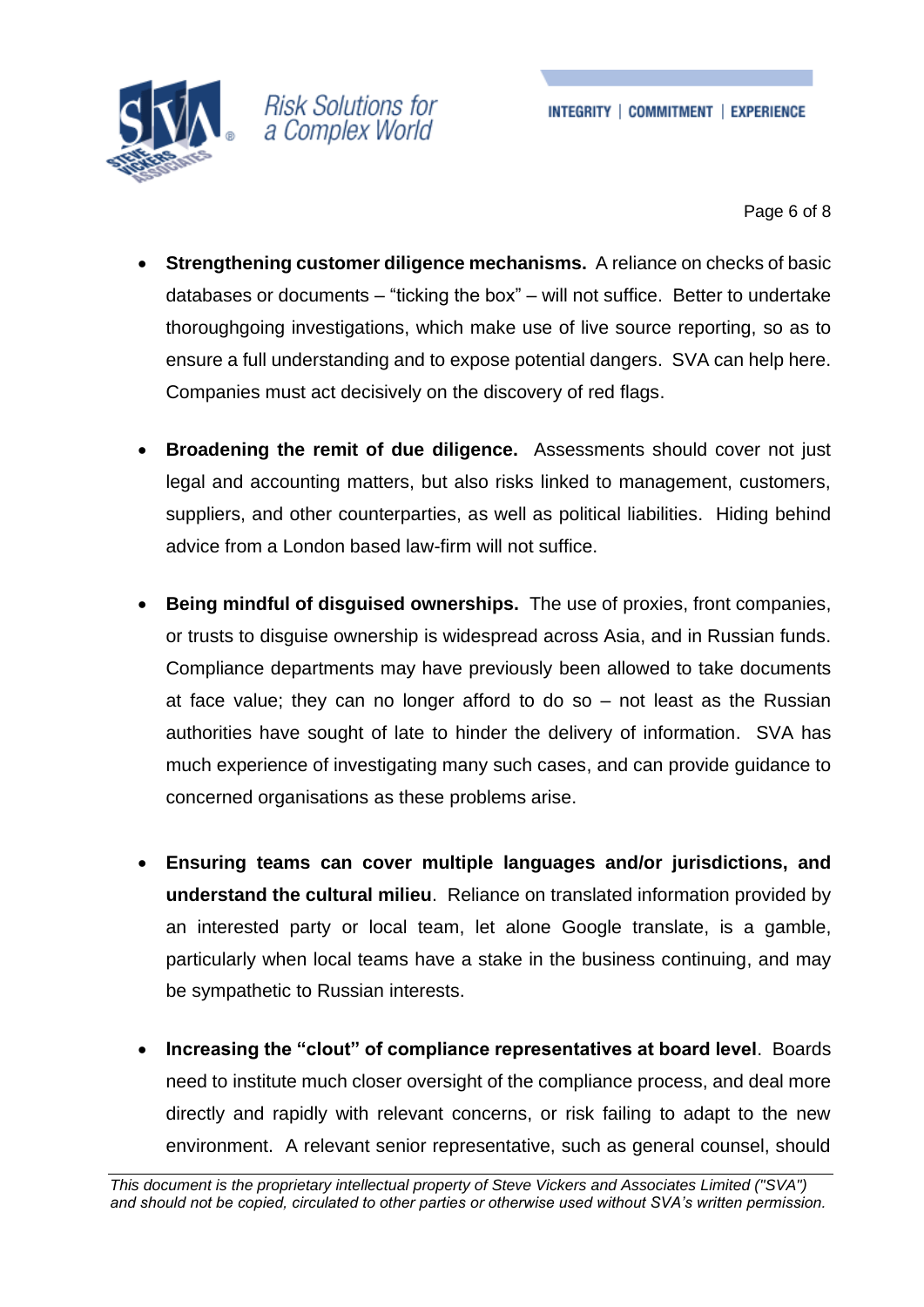

Page 7 of 8

act as the "advocate" for compliance at board level. The general counsel should be assisted by experienced advisors, such as SVA.

- **Dedicating appropriate resource to compliance teams**. An increase in resource (both internal and external) is important, so as to ensure that teams are properly trained, well-integrated, and taken seriously across the business. Teams must understand how best to escalate concerns, and should not face pushback when they do so.
- **Real time monitoring of developments in relation to sanctions**. Firms should guard against unpleasant surprises, by gathering information, and seek to preempt action, perhaps by "fading out" risky relationships in good time. As such, they must ensure they have a full understanding of the changing situation. Intelligence gathering is a skill which is better out-sourced to professionals, such as SVA.
- **Drawing up, implementing, and maintaining a damage limitation strategy**. Such a plan should seek to limit reputational or legal consequences of any enforcement action, and should be in place ahead of time. Companies should also be mindful that spurned partners could take action in the event of the severance of relationships, and prepare accordingly. Measures should include public relations, cyber security, and staff safety components.

SVA [\(www.stevevickersassociates.com\)](http://www.stevevickersassociates.com/) is a specialist international risk mitigation, corporate intelligence and risk consulting company. The firm serves financial institutions, private equity funds, corporations, high net-worth individuals and insurance companies and underwriters around the world.

*This document is the proprietary intellectual property of Steve Vickers and Associates Limited ("SVA") and should not be copied, circulated to other parties or otherwise used without SVA's written permission.*